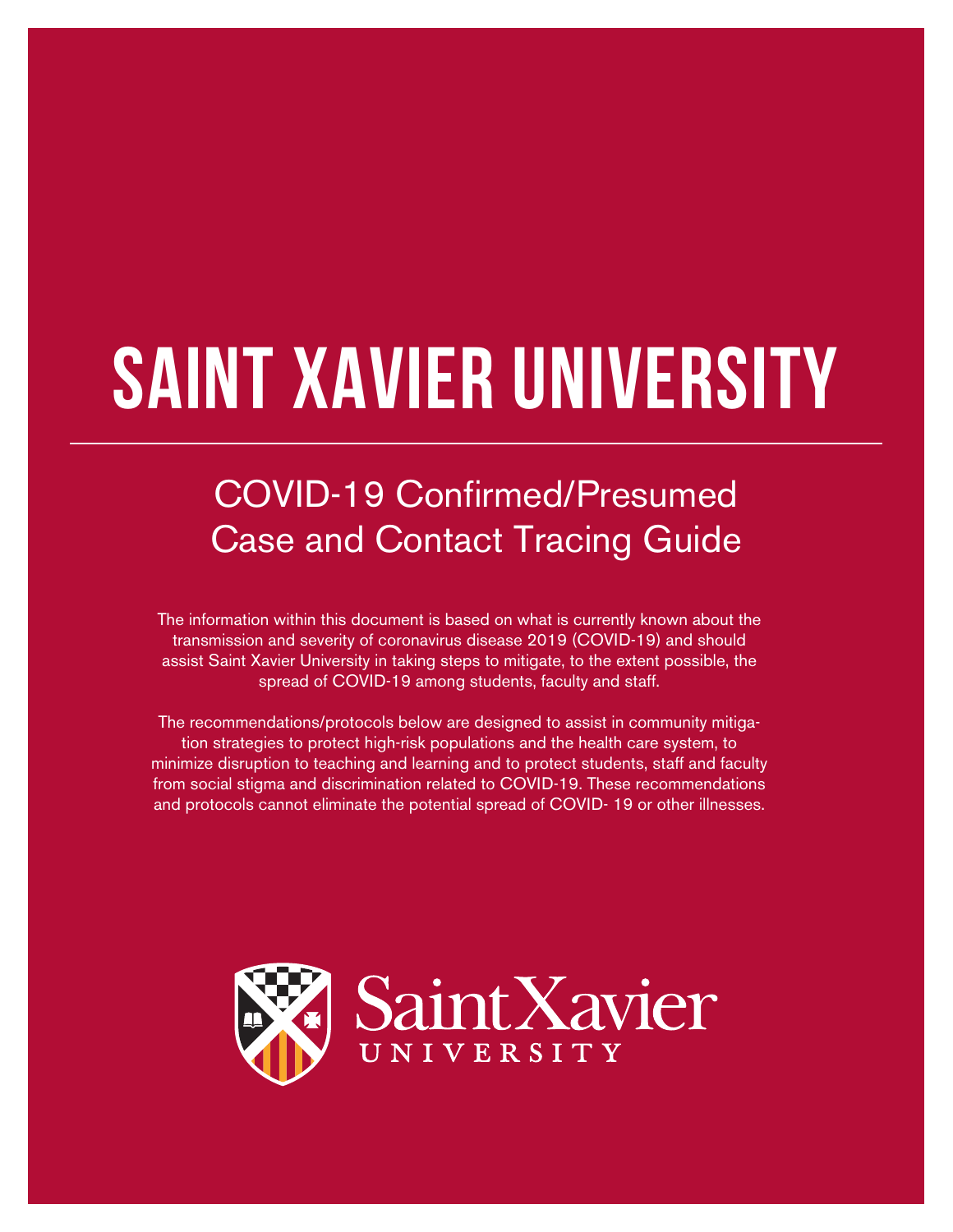# Guiding Values and Commitments

- Saint Xavier University, working together with local health departments, has an important role in slowing the spread of diseases and protecting vulnerable students, staff and faculty to help provide a safe and healthy learning environment.
- In order to assist the University and public health officials with monitoring cases occurring in Saint Xavier's community, members of the campus community (i.e. faculty, staff, students, etc.) are expected to report presumed or confirmed cases of, and exposure to, COVID-19 to the University.
- Decisions about implementing strategies to stop or reduce the spread of COVID-19 (e.g., class suspensions, event cancellations, other physical/social distancing measures, etc.) will be made in collaboration with local health officials, whenever feasible.
- Older adults and persons with severe underlying health conditions are at increased risk of acquiring a severe illness from COVID-19. Priority should be given to ensuring the safety of these groups of people.

Specific action items are outlined within this document for when a confirmed case, probable case and/or contact (physical, close or proximate) of COVID-19 is disclosed to the University. Additionally, suggested considerations are outlined at the end of this document and organized into three categories based on the level of confirmed/presumed cases of COVID-19 on campus:

- 1) expected baseline/standard number of cases;
- 2) elevated number of cases; and
- 3) substantial number of cases (i.e. super-spread) within the campus or local community.

### The University's Role in Responding to COVID-19

The University must be prepared for COVID-19 outbreaks within Chicago and/or the campus community, and for individual exposure events to regularly occur on

campus. When the University is notified of a confirmed case, probable case or exposure to COVID-19, it will focus its response on the following areas:

- Communication
- Contact/location tracing
- Enhanced cleaning/disinfecting
- Expectations for specific community members

## Glossary of Terms:

#### **Case**

Someone who has had a positive test -- laboratory confirmation that they have COVID- 19; someone who can infect others.

#### **Presumed Case**

Someone who has developed symptoms of COVID-19 but has not had laboratory confirmation.

#### **#CampusClear App**

#CampusClear App is a user-friendly program and tool to self-monitor your health prior to coming to campus each day. The app allows you to indicate whether you have tested positive for COVID-19, have been exposed or are experiencing symptoms and gives you simple instructions about what to do next.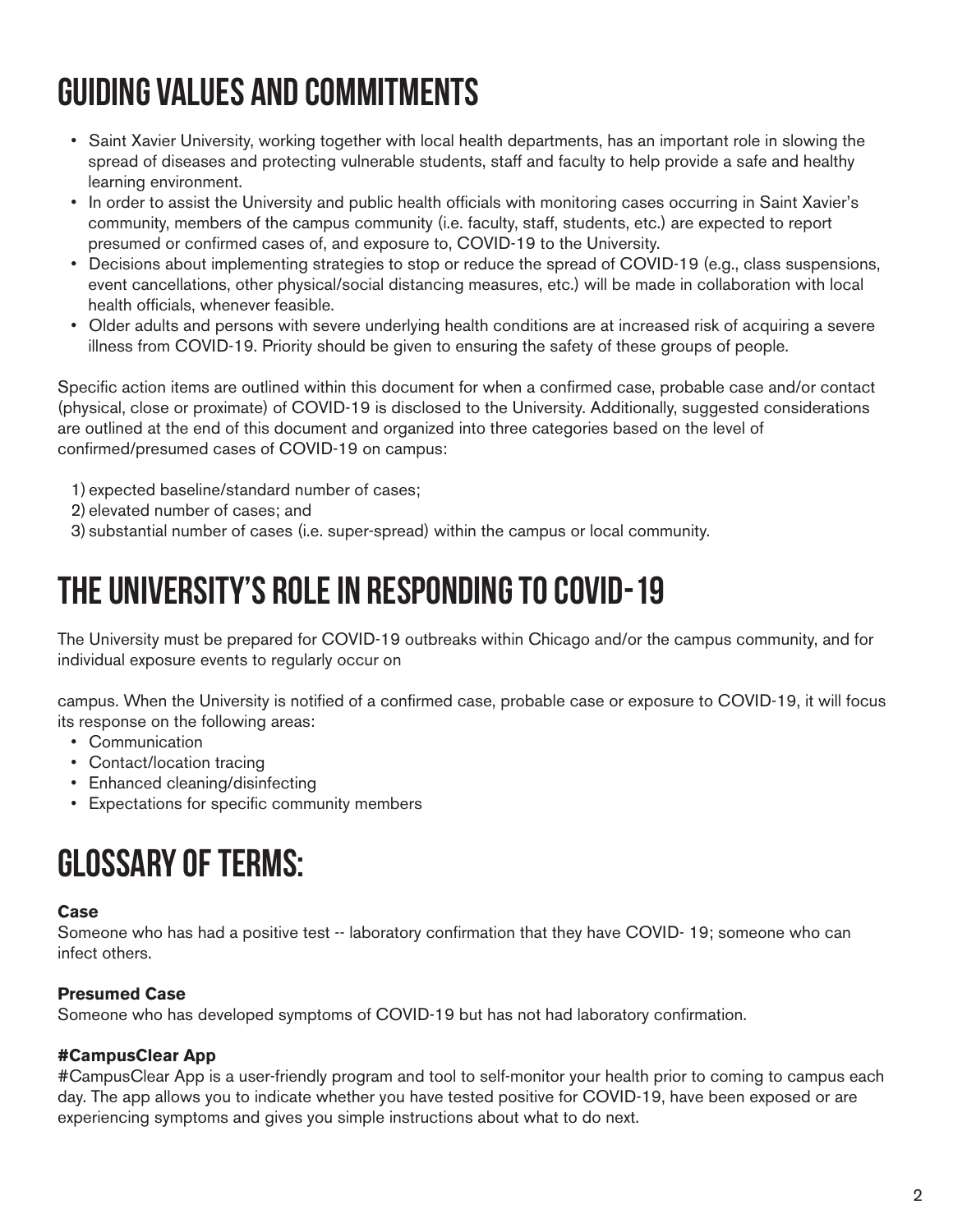#### **Close Contact**

Someone who has had contact with a case (someone who has tested positive) during the infectious period. Refers to someone who has been within six feet of a case for a period of 15 minutes or longer.

#### **Infectious Period**

Refers to the time a case or presumed case can spread the virus to others. For COVID-19, this is believed to begin two days before the start of symptoms and last the duration of the illness.

#### **Isolation**

Used to separate an ill person, someone who has tested positive or presumed positive, from those who are healthy. Isolation restricts the movement of the ill person to help stop the spread of the virus. Ill persons are isolated through the duration of the illness.

#### **Quarantine**

Used to separate and restrict the movement of a healthy person who may have been exposed to a case or presumed case to a person who has tested positive. Quarantine is used to decrease the spread of the virus. Individuals are quarantined for 14 days from the date of the last contact with a case.

#### **Contact Tracing**

Refers to a disease control measure that is employed to prevent the further spread of a virus. Contact tracers must immediately identify and interview people with infections and those in contact with a case, support isolation of those who are infected, warn contacts of exposure, assess symptoms and risk, provide instructions for proper isolation/quarantine with monitoring of symptoms and assist those with symptoms in receiving testing, care and resources.

#### **Contact Tracer**

An individual who identifies members of the public who are exposed to others diagnosed with the infectious disease (i.e. COVID-19). Contact tracers usually follow up with people who have contracted infectious diseases, establish which individuals those clients have had contact with, offer resources and initiate isolation/quarantine protocols to limit further disease transmission.

#### **Communication**

- To ensure that the University can respond appropriately and provide support and resources to members of the campus community, it is expected that as soon as a member of the campus community becomes aware that they have a presumed or confirmed case of COVID-19, or that they have been directly exposed to another individual with COVID-19, that they (or an appropriate designee) complete the University's COVID-19 Reporting Form. The information gathered will assist the University and public health officials in monitoring cases occurring in Saint Xavier's community and taking necessary actions.
- A contact tracer, working within the SXU Health Center, will notify the Chicago Department of Public Health (CDPH) of positive case(s) and will work to notify individuals or groups who were in close contact with positive or presumed positive COVID-19 cases (i.e. contact trace). Such groups or individuals will be provided with public health recommendations that may require isolation, self-quarantine and/or symptom monitoring.
- The University, via a contact tracer or health center representative, will notify the school, department, office, class and/or larger campus community of confirmed or presumed cases of COVID-19 as warranted from a public health and safety perspective.
- In accordance with the Illinois Department of Public Health (IDPH) guidelines and to keep the broader campus community informed, SXU will report weekly on any positive COVID-19 cases within the SXU community (students, faculty and staff) through the COVID-19 tracking web page with information including:
	- Number of reported positive COVID-19 cases among the campus community
	- Breakdown of de-identified reported positive cases among students and employees
	- Record of when each case was last on campus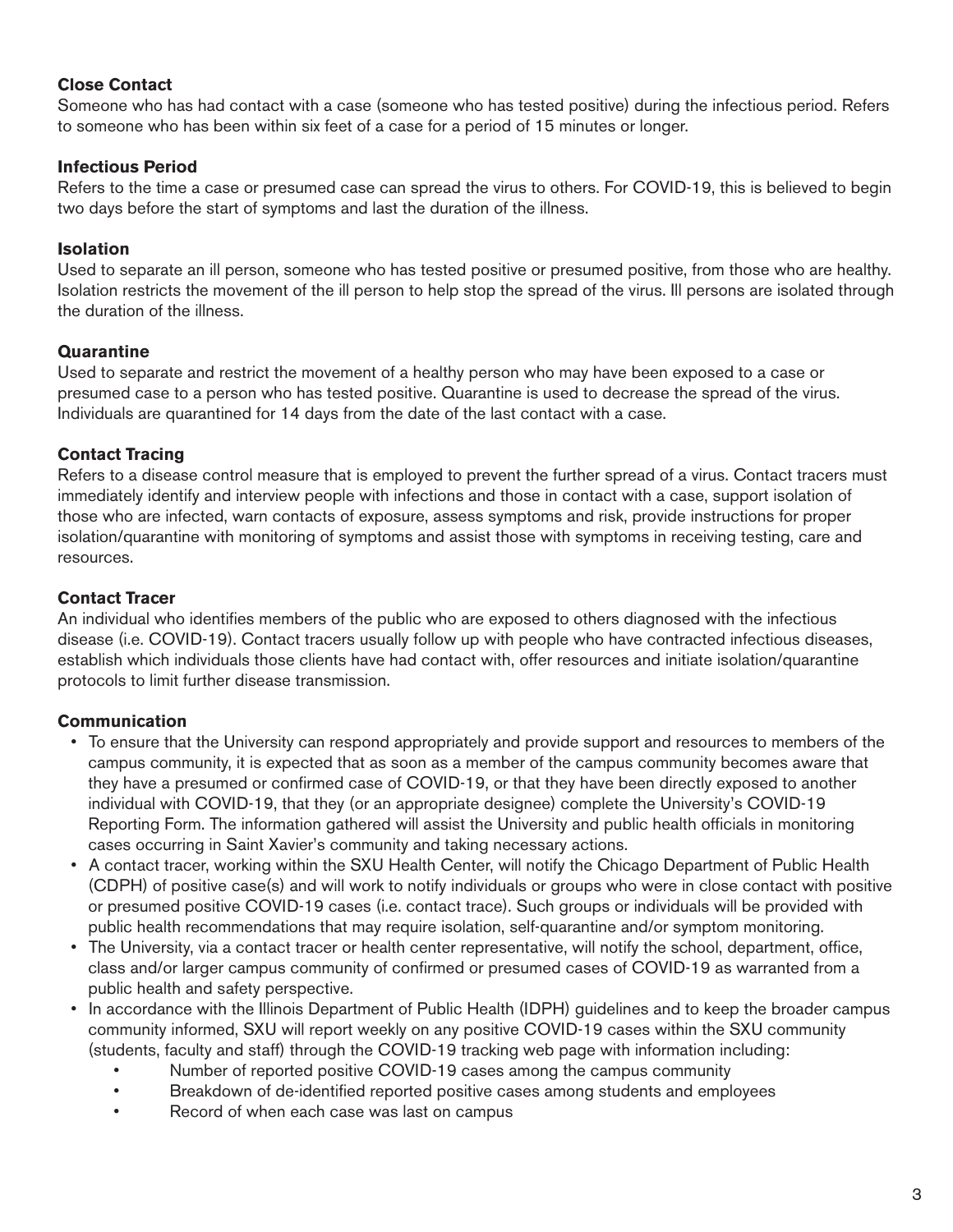#### **Contact Tracing**

The Illinois Department of Public Health (IDPH) states that "until a COVID-19 vaccine or preventive treatment is available, management of the COVID-19 pandemic will rely on a tried and true public health measure called contact tracing." Additionally, aggressive internal contact tracing will benefit the University by increasing safety and curbing the spread of COVID-19 within the community. Additionally, the CDPH will only contact trace confirmed positive cases, not presumed positive cases (individuals presenting symptoms).

In order to meet the rigorous demands of accurately contact tracing for over 3,500 students as well as staff and faculty within the Saint Xavier University community, University leadership has approved the position of one full-time care coordinator (CC) which has been hired by the SXU Health Center (SXUHC) effective August 14, 2020. The care coordinator, as a member of the SXUHC, will have primary responsibility for working with CDPH to identify contacts, visit locations and develop a plan to notify close contacts as appropriate. SXUHC will only provide contact tracing services for cases and contacts within the University community. The CDPH (or other relevant health department) is responsible for any external contact tracing. If additional mitigation strategies are recommended by the CDPH (e.g. temporary building closure, in-person class suspension, event cancellation, etc.), SXUHC will alert the Saint Xavier Emergency Management Team of the health department recommendations.

The contact tracing protocol is outlined below:

- Upon notification of confirmed/presumed case(s) of COVID-19, the CC will notify CDPH.
- Persons who are confirmed/presumed positive for COVID-19 are required to isolate. Under current CDC guidelines, cases must isolate until at least 24 hours have passed with no fever (without the use of fever-reducing medicines), other symptoms have improved and it has either been at least 10 days since the symptoms first appeared or the positive test result.
- SXUHC will work with the confirmed/presumed case to recall where the individual was on campus. Public Safety will be notified of identified locations needing to be temporarily closed to use. Facilities Services will be notified of the identified locations for cleaning per protocol.
- In order to thoroughly and accurately contact/location trace, SXUHC will require access to the variety of information sources such as event attendees, class seating charts, electronic databases, etc. SXUHC will use Medicat (electronic health record) as the primary way to document contact tracing efforts.
- SXUHC will inform anyone deemed to be a close contact of a potential exposure while maintaining the privacy of the ill person. A close contact refers to someone who has been within 6 feet of a case 15 minutes or longer. No contacts will be informed of the identity of an ill person, only the potential of infection.All close contacts will be instructed to quarantine for 14 days and monitor temperature and symptoms twice a day, per the CDC guidelines. Depending on residential status, contacts may be moved to campus housing reserved for isolation/quarantine purposes. Contacts will be provided with education, information and support during the quarantine period.
- SXUHC will follow up with confirmed/presumed cases and close contacts o assess symptoms and medical needs. If a contact develops symptoms, the individual will be directed to isolate as a presumed case and may be referred for testing.
- SXUHC will remain in contact with confirmed/presumed cases until they are medically cleared to return to campus (or, in the case of residential students isolating on campus, medically cleared to end isolation).
	- A close contact of a presumed case will remain in quarantine for 14 days (post exposure).
	- In some cases, medical providers may base their recommendations to isolate on symptomatology rather than test results based on the time of testing, the person's current symptoms and the false negative rate of some tests.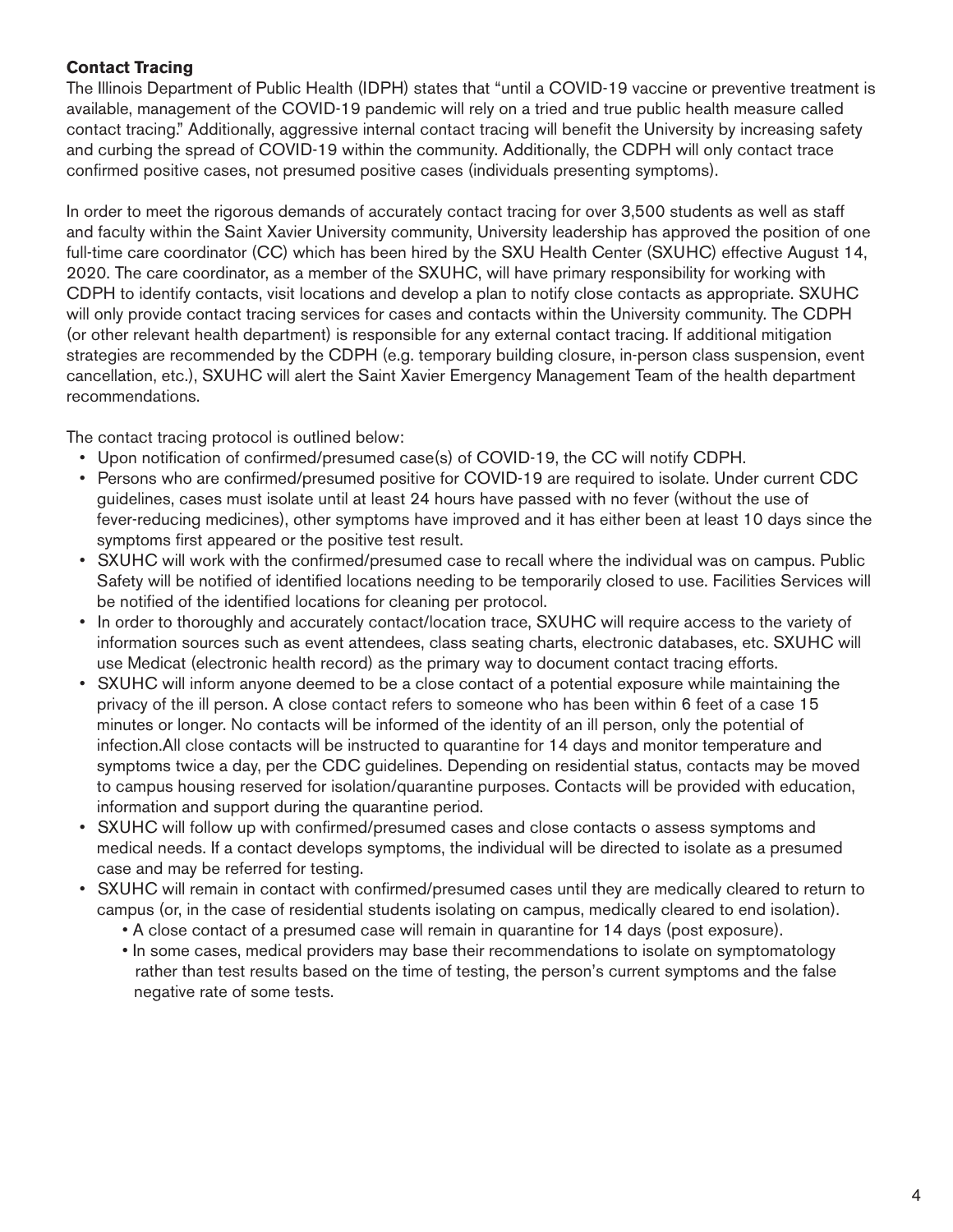#### **Enhanced Cleaning and Disinfection**

- Facilities Services will continue enhanced cleaning and disinfection, guided by the CDC recommendations, of areas where an individual with a confirmed/presumed case of COVID-19 visited campus spaces.
- Per the CDC guidelines, cleaning and disinfection should be implemented in known spaces visited 48 hours prior to the onset of symptoms until seven days have passed since the person was present in the location.
- Through the work of the SXUHC, the University will evaluate the specific locations where the individual spent time on campus for cleaning and disinfection in accordance with guidance from the CDC.
- Facilities Services will perform the following:
- Buildings and/or specific rooms and areas identified where a COVID-19 positive (or presumed positive person) spent time will be assessed on a case-by-case basis.
	- The cleaning scope will be implemented based on the risk of potential contamination.
	- Areas will be identified that will require restricted access until cleaning and disinfection has been completed.
	- In collaboration with Public Safety, areas will be closed off and signage will be put in place to notify space closures due to cleaning and disinfection.
		- If the closure of a campus space or facility would have a significant impact on or disruption to the campus community, Public Safety will send a RAVE Alert to the campus community informing them of the closure location and duration, as well as any other pertinent information.
	- Once the space has been cleaned and disinfected, it will be reopened for use after safety guidelines have been met (timelines may vary based on the impacted space).
	- Routine cleaning will resume upon re-opening of the campus location with added attention to frequently touched surfaces

## Expectations for Specific Community Members Who Test Positive, Have Suspicious Symptoms or Have Been Exposed

#### **The University's expectations for students is:**

- To immediately report to the University any notification from a health official regarding a positive COVID-19 test result, contact with a positive case, contact with a presumed positive case or the onset of symptoms highly suspicious for COVID-19 via the University's COVID-19 Reporting Form.
- To monitor symptoms daily via the #CampusClear app and to remain in communication with SXUHC for any follow-up care/resources.
- To be in communication with the Dean of Students Office regarding any needed notification to current faculty that is not managed by the student directly regarding expected class absence time.
- To provide emergency contact information to the University via the mySXU portal.
- To communicate with the Center for Accessibility Resources to explore possible academic accommodations.
- To follow proper on-campus isolation/quarantine protocols. Resident students reporting a positive test or contact with a positive case/probable casewill be instructed to follow the isolation/quarantine protocols outlined by the Office of Residence Life. This may include being instructed to isolate or quarantine at a permanent home address, being relocated to designated campus isolation/quarantine housing or being instructed to isolate/quarantine in place.
- To not return to the Saint Xavier University campus and/or to remain isolated/quarantined until cleared to return based on CDC/CDPH recommendations.

#### **Students should expect the following response from the University:**

- SXUHC will contact the student to confirm the student is receiving medical care and offer other relevant resources.
- SXUHC will gather information from the student to initiate contact tracing.
- SXUHC will inform the student of the expectation to isolate/quarantine away from campus, signs and symptoms to monitor, when to seek medical care and available campus and local resources.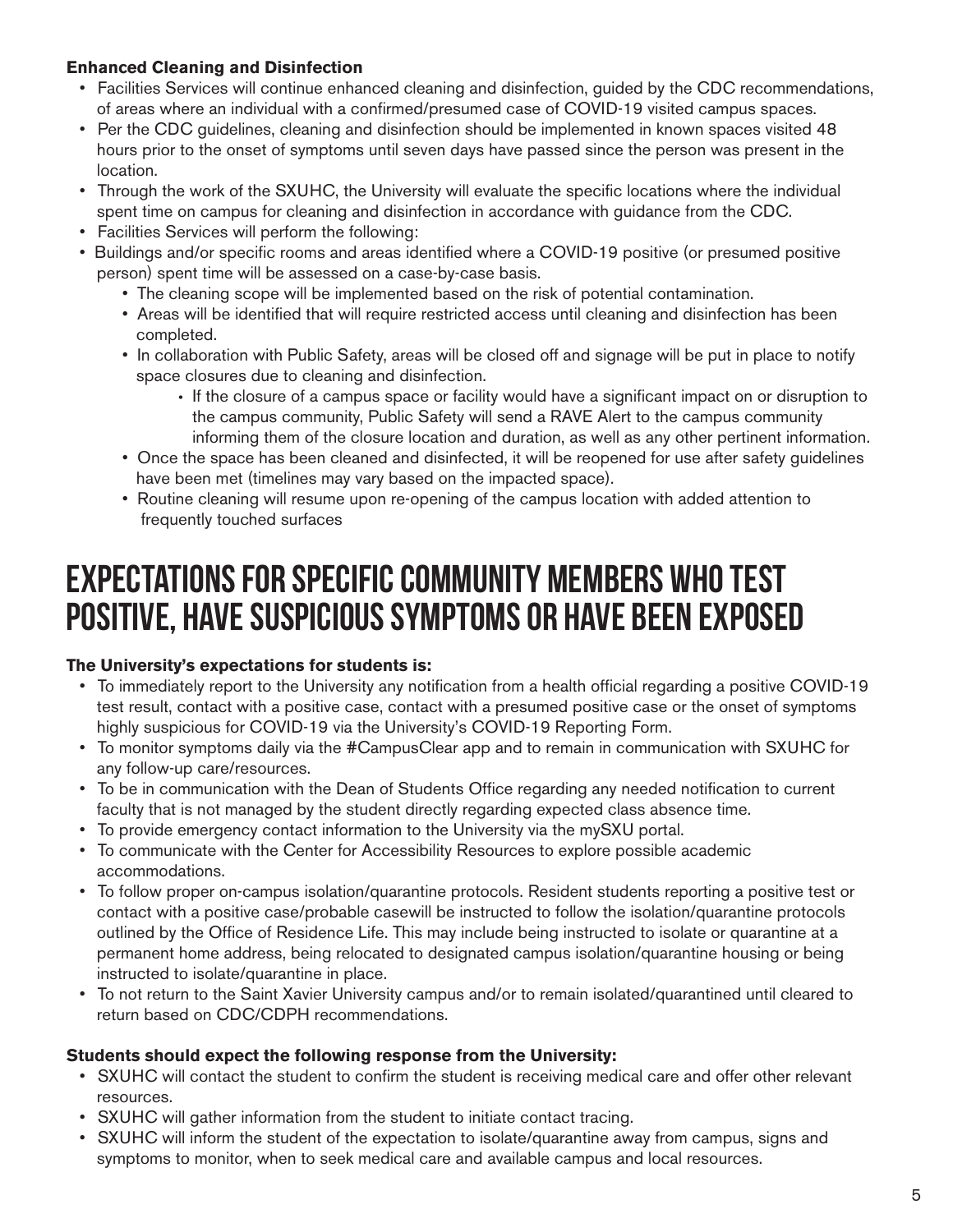- SXUHC will inform the student that pertinent information related to their case may be shared with relevant health department staff members in order to maintain the health and safety of the campus community.
- SXUHC will follow up with the student during their isolation/quarantine and provide information should questions or concerns arise.

#### **The University's expectations for faculty/staff is:**

- To immediately report to the University any notification from a health official regarding a positive COVID-19 test result, contact with a positive case, contact with a presumed positive case or the onset of symptoms highly suspicious for COVID-19 via the University's COVID-19 Reporting Form.
- To monitor symptoms daily via the #CampusClear app and to remain in communication with SXUHC for any follow-up care/resources.
- To be in communication with their direct supervisor and the Office of Human Resources regarding potential work accommodations and/or expected absence from work.
- To provide emergency contact information to the University via the mySXU portal.
- To work with their direct supervisor to initiate plans for continuity of instruction, responsibility and work tasks.
- To not return to the Saint Xavier University campus and/or to remain isolated/quarantined until cleared to return based on CDC/CDPH recommendations.

#### **Faculty/staff should expect the following response from the University:**

- SXUHC will contact the faculty/staff member to confirm the individual is receiving medical care and offer other relevant resources.
- SXUHC will gather information from the faculty/staff member to initiate contact tracing.
- SXUHC will inform the faculty/staff member of the expectation to isolate/quarantine away from campus, signs and symptoms to monitor, when to seek medical care and available campus and local resources.
- SXUHC will inform the faculty/staff member that pertinent information related to their case may be shared with relevant health department staff members in order to maintain the health and safety of the campus community and that the faculty/staff member should contact the Office of Human Resources for accommodations while in isolation/quarantine.
- SXUHC will ask the faculty/staff member if they have informed the Office of Human Resources and/or their supervisor. If not, the faculty/staff member will be encouraged to do so as soon as possible.
- SXUHC will follow up with the faculty/staff member during their isolation/quarantine and provide information should questions or concerns arise.

#### **Further Considerations Regarding COVID-19 Within the Saint Xavier University Community**

The following information, pulled heavily from the CDC website, and used to guide the above protocols, can assist campus administrators in determining which set of mitigation strategies may be most appropriate for specific situations.

#### **Baseline Number of Cases in the Saint Xavier Community**

The University will need to prepare for a baseline or expected number of infected persons being on campus. The CDC recommends the following procedures:

- **Coordinate with local health officials.** Once learning of a confirmed positive COVID-19 case of someone who has been on campus, the University will report the case to CDPH within 24 hours. The CDPH will help administrators determine the appropriate course of action.
- **Communicate with students, staff and faculty.** SXUHC will coordinate with CDPH to contact trace/communicate possible COVID-19 exposure and other relevant info, as necessary.
	- Communication should include messages to counter/report potential stigma and discrimination.
	- Communication will maintain confidentiality of the student or staff or faculty member as required by the Americans with Disabilities Act and the Family Education Rights and Privacy Act, as applicable.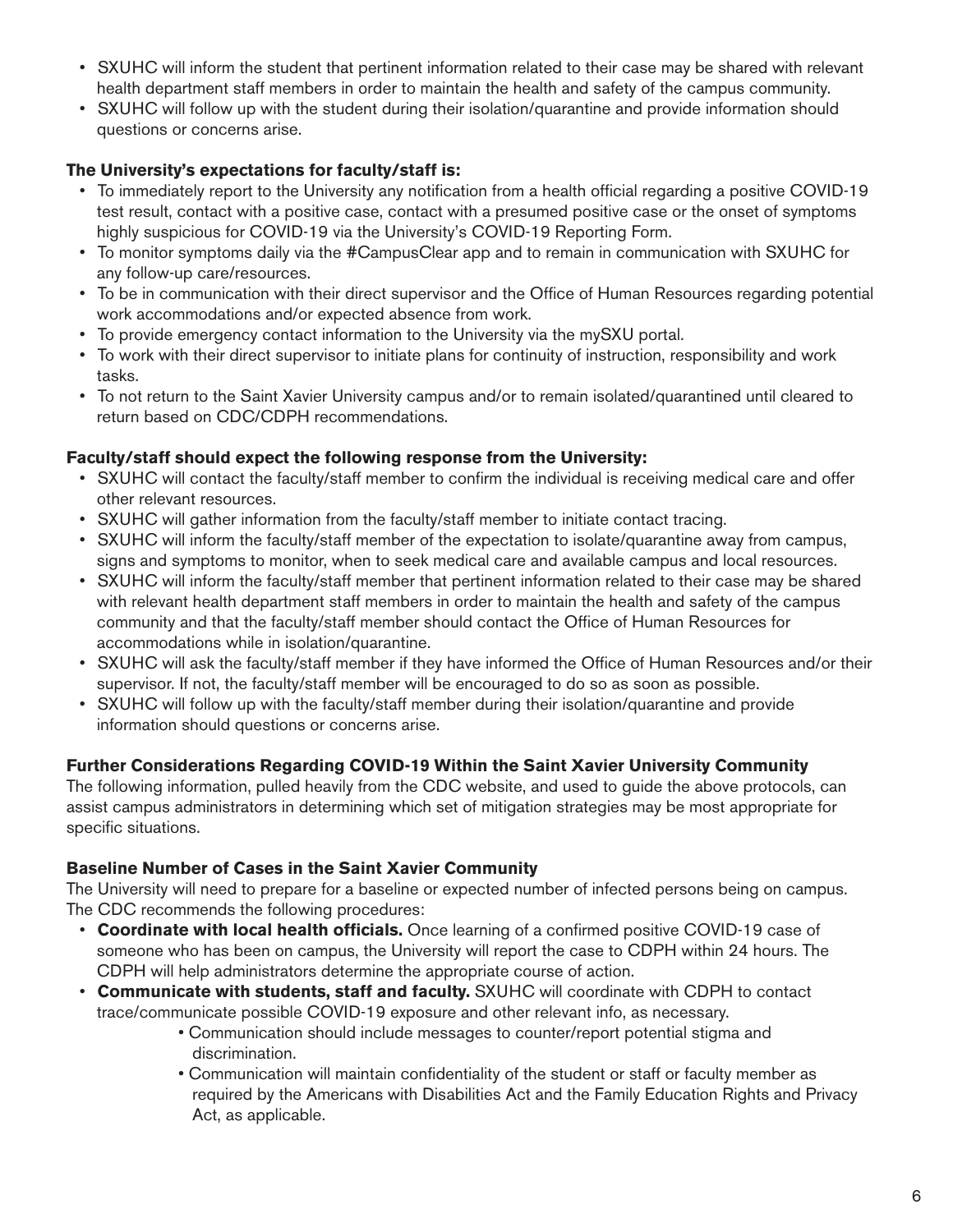- Follow operation protocols for cleaning and disinfecting thoroughly. Implement strategies to continue education and other related supports for students.
	- Ensure continuity of education and research as outlined by the Office of Academic Affairs protocols
	- Ensure continuity of safe housing as outlined by the Office of Residence Life protocols
	- Ensure continuity of dining services as outlined by Country House protocols
- Develop information-sharing systems with partners.
	- Data gathered from a symptom tracker (i.e. #CampusClear) as well as institutional information systems for day-to-day reporting on information such as absenteeism or changes in SXUHC traffic should be used to detect and respond to an outbreak.
	- Localhealthofficialsshouldbeakeypartnerininformationsharing. Reinforce healthy hygiene practices. Ensure adequate supplies (e.g., soap, hand sanitizer, tissue, face coverings, etc.) to support healthy hygiene practices
- Promote and employ social/physical distancing strategies.
- Monitor and plan for absenteeism via Academic Affairs and Human Resources protocols.
	- Review the usual absenteeism patterns at the University among students, staff and faculty. Consider identifying and implementing processes for faculty and campus leadership to report noticeable changes in absenteeism, even if subjective, to a designated administrator.
	- The University should alert CDPH officials about large increases in student, staff and faculty absenteeism or substantial increases in SXUHC traffic due to respiratory illnesses (like the common cold or the flu, which have symptoms similar to symptoms of COVID-19).
- Require sick students, staff and faculty to stay home.
	- Establish procedures for students, staff and faculty who are sick (with any illness) on campus.
	- Separate resident student roommates from those that are sick as recommended and outlined by the Office of Residence Life protocols.
- Assess in-person group gatherings and events.
- Consider ways to accommodate the needs of students and staff at higher risk of severe illness with COVID-19. Consider if and how to honor requests of students or staff who may have concerns about being on campus due to underlying medical conditions or those of others in their home.

#### **Elevated Number of Cases in the Saint Xavier Community**

If there are an elevated number of cases of COVID-19 in the campus community, the University may need to implement additional strategies in order to prevent further spread. The University should continue using the baseline strategies and consider the additional strategies below:

- Regularly coordinate with CDPH officials.
- Work with CDPH officials to determine cancellation of in-person classes and closure of buildings and facilities. Saint Xavier University administrators should work closely with the CDPH officials to determine if a short-term closure (2-5 days) of all campus buildings and facilities is needed. This initial short-term suspension of in-person classes and event and activity (e.g., club meetings; on-campus athletic, theater and music events) cancellations allow time for the local health officials to gain a better understanding of the COVID-19 situation affecting the University.
- Implement additional social/physical distancing strategies.
	- Consider canceling or postponing all in-person gatherings.
	- Consider canceling activities and events such as athletic events or practices or special performances for groups of 10 people or more. Cancel events for groups who may be at increased risk for severe illness from COVID-19.
	- Consider if and how existing dining services should be scaled back or adapted.
	- Work in close collaboration with CDPH officials to make decisions related to the need to close on-campus housing.